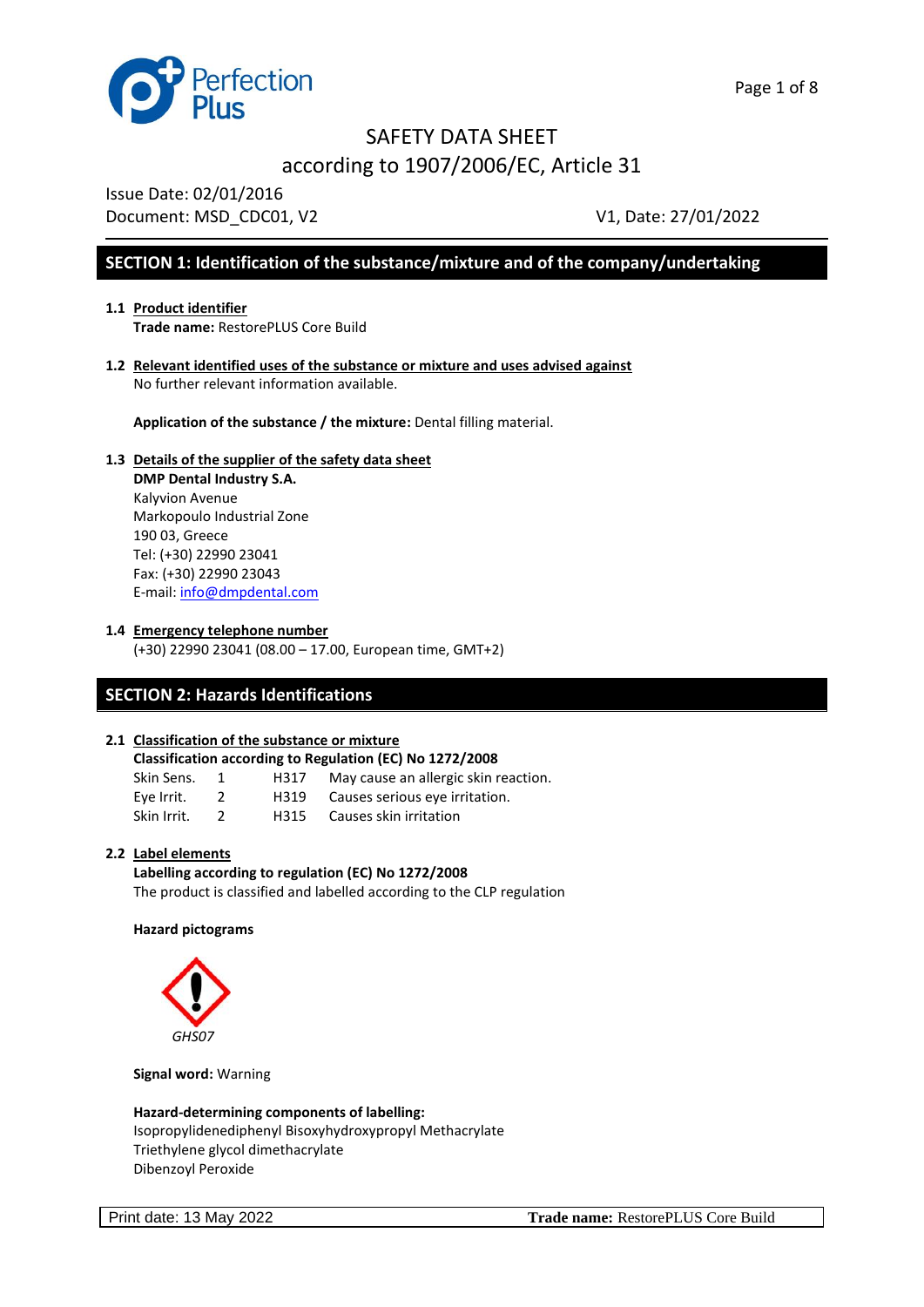

# according to 1907/2006/EC, Article 31

Issue Date: 02/01/2016 Document: MSD CDC01, V2 V1, Date: 27/01/2022

#### **Hazard statements**

H315 Causes skin irritation H317 May cause an allergic skin reaction H319 Causes serious eye irritation **Precautionary statements** P280 Wear protective gloves/protective clothing/eye protection/face protection. P363 Wash contaminated clothing before reuse. P333+P313 If skin irritation or rash occurs: Get medical advice/attention. P337+P313 If eye irritation persists: Get medical advice/attention. P501 Dispose of components/container in accordance with local/regional/national/international regulations.

### **2.3 Other hazards**

Results of PBT and νPνB assessment. PBT: not applicable νPνB: not applicable

## **SECTION 3: Composition/Information on ingredients**

#### **3.2 Chemical characterization**

#### Mixtures

#### **Description:**

Only substances required to be mentioned according to Annex II of regulation 1907/2006 are listed.

| Dangerous components: |                                                            |            |  |  |
|-----------------------|------------------------------------------------------------|------------|--|--|
| CAS: 1565-94-2        | Isopropylidenediphenyl bisoxyhydroxypropyl methacrylate    |            |  |  |
|                       | Skin Irrit. 2, H315; Eye Irrit. 2, H319; Skin Sens.1, H317 |            |  |  |
| CAS: 72869-86-4       | Urethanedimethacrylate                                     | $5 - 10\%$ |  |  |
| EINECS: 276-957-5     | Aquatic Aqute 3, H412;                                     |            |  |  |
| CAS: 109-16-0         | Triethylene glycol dimethacrylate                          | $5 - 15%$  |  |  |
|                       | Skin Irrit. 2, H315                                        |            |  |  |
| CAS: 94-36-0          | Dibenzoyl peroxide                                         | < 2%       |  |  |
|                       | Org. Perox. B, H241; Eye Irrit. 2, H319; Skin Sens.1, H317 |            |  |  |
| CAS: 128-37-0         | Butylated hydroxytoluene                                   | $< 0.5\%$  |  |  |
|                       | Aquatic Aqute 1, H400; Aquatic Chronic 1, H410             |            |  |  |

#### **SECTION 4: First aid measures**

#### **4.1 Description of first aid measures**

#### **After inhalation**

Supply fresh air; consult doctor in case of complaints. In case of unconsciousness place patient stably in side position for transportation.

#### **After skin contact**

Instantly wash with water and soap and rinse thoroughly.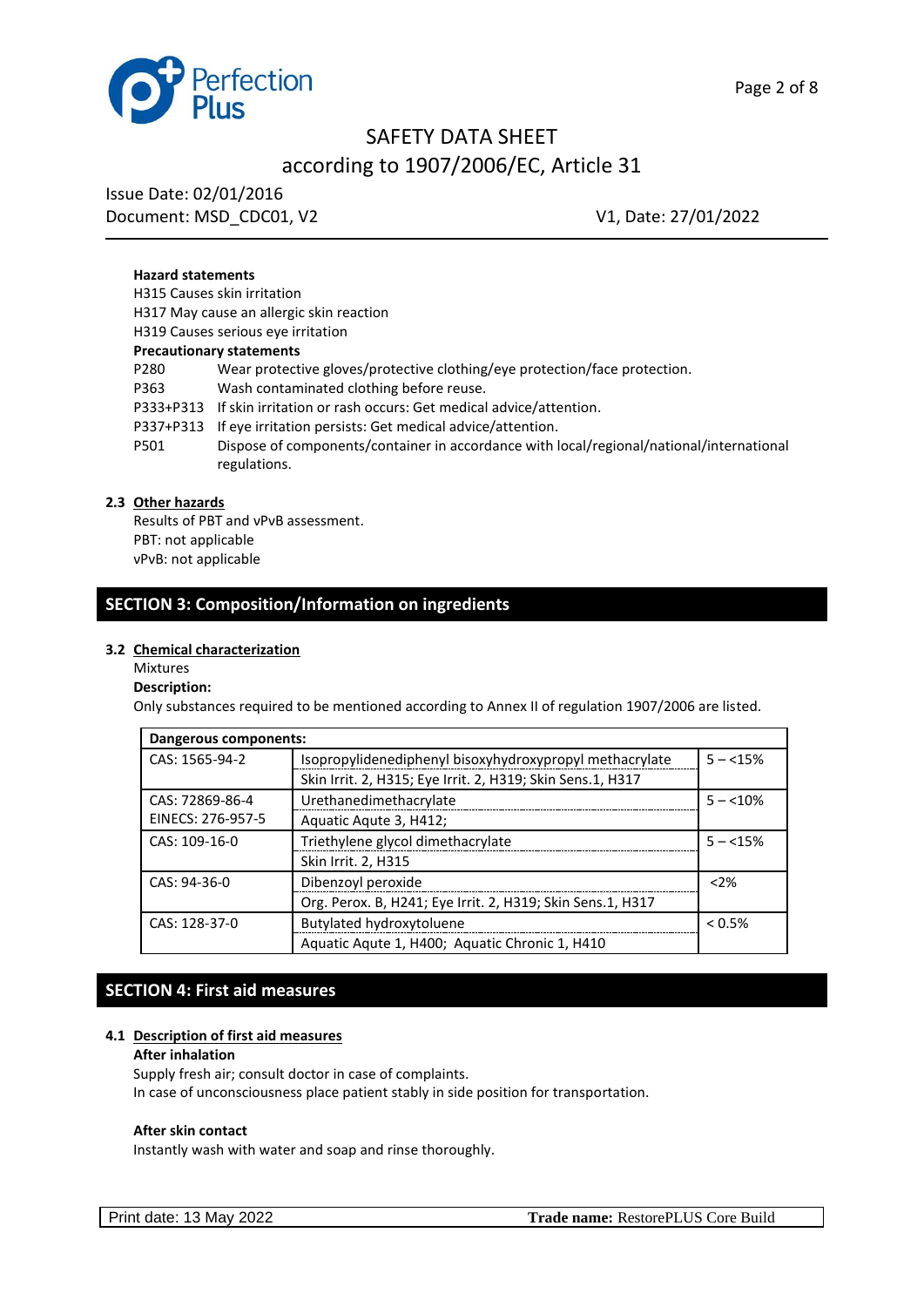

Issue Date: 02/01/2016

# Document: MSD CDC01, V2 V1, Date: 27/01/2022

#### **After eye contact**

Rinse opened eye for several minutes under running water. If symptoms persist, consult a doctor.

#### **After swallowing**

Rinse mouth. If you feel unwell get medical attention.

- **4.2 Most important symptoms and effects, both acute and delayed** No further relevant information available.
- **4.3 Indication of any immediate medical attention and special treatment needed** No further relevant information available.

#### **SECTION 5: Firefighting measures**

#### **5.1 Extinguishing media**

**Suitable extinguishing agents:**

CO2, powder or water spray. Fight larger fires with water spray or alcohol resistant foam. Use fire extinguishing methods suitable to surrounding conditions.

**5.2 Special hazards arising from the substance or mixture** Formation of toxic gases is possible during heating or in case of fire.

#### **5.3 Advice for firefighters**

**Protective equipment:** Wear self- contained respiratory system.

#### **SECTION 6: Accidental release measures**

**6.1 Personal precautions, protective equipment and emergency procedures** Remove persons from danger area. Avoid contact with eyes and skin. Wear protective clothing.

#### **6.2 Environmental precautions**

Avoid release to the environment. Do not allow to enter sewers/surface or ground water.

- **6.3 Methods and material for containment and cleaning up** Collect mechanically. The product may be absorbed by liquid-binding material (sand, diatomite, acid binders). Wash spill area with alcohol or water and soap.
- **6.4 Reference to other sections** See Section 7 for information on safe handling. See Section 8 for information on personal protection equipment. See Section 13 for disposal information.

### **SECTION 7: Handling and storage**

#### **7.1 Precautions for safe handling**

Ensure good ventilation/exhaustion at the workplace. Avoid contact with eyes and skin. Adequately trained personnel should handle this product.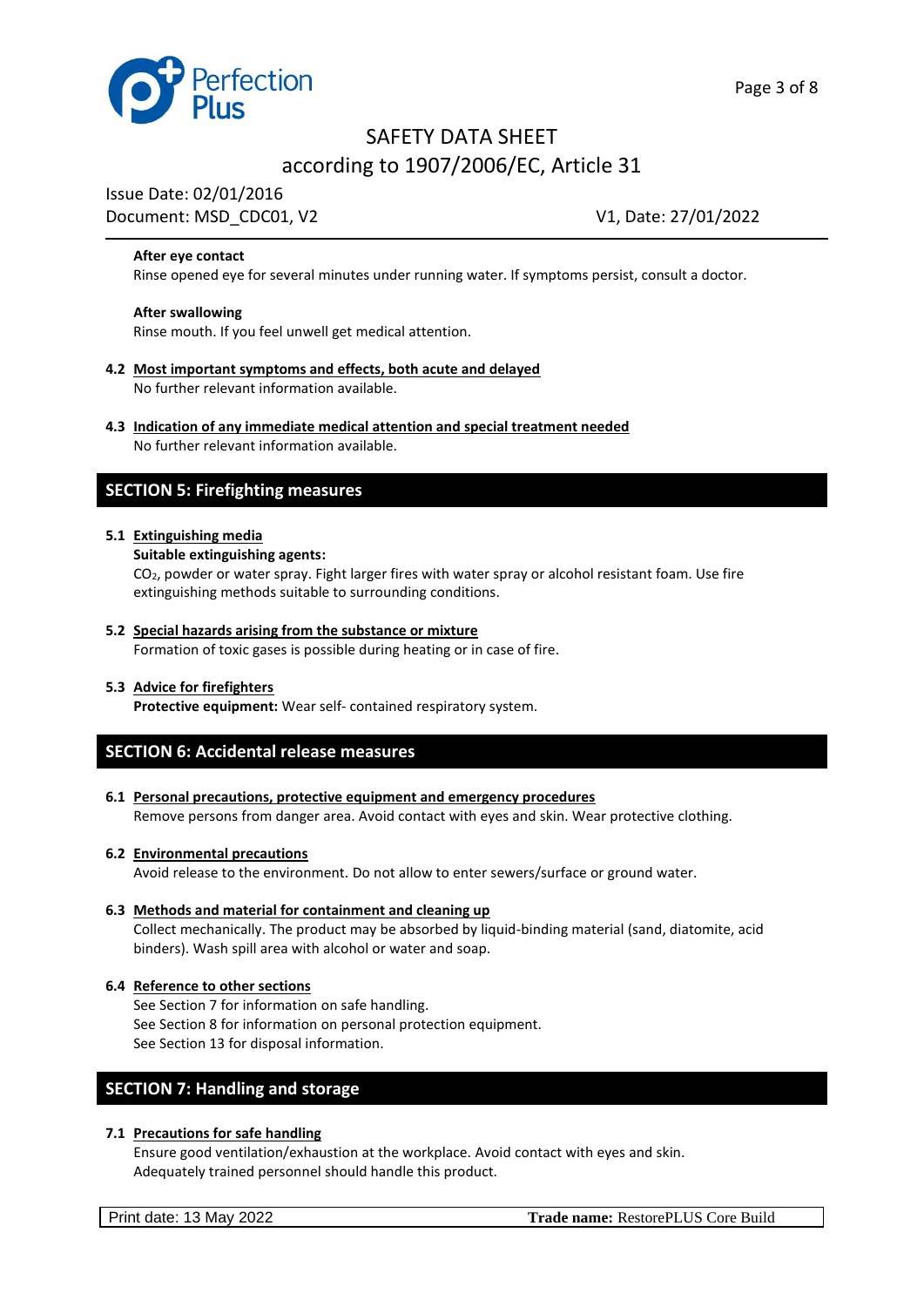



Issue Date: 02/01/2016 Document: MSD\_CDC01, V2 V1, Date: 27/01/2022

#### **7.2 Conditions for safe storage, including any incompatibilities**

**Storage: Requirements to be met by storerooms and receptacles:** Store only in original receptacles. **Information about storage in one common storage facility:** Not required. **Further information about storage conditions:** Protect from exposure to the light. Protect from heat and direct sunlight. Keep container tightly sealed.

#### **7.3 Specific end use(s)**

No further relevant information available.

## **SECTION 8: Exposure controls/personal protection**

**Additional information about design of technical systems:** No further data; see item7.

#### **8.1 Control parameters**

#### **Ingredients with limit values that require monitoring at the workplace:**

This product does not contain any relevant quantities of materials with critical values that have to be monitored at the workplace.

**Additional information:** The lists that were valid during the making were used as a basis.

#### **8.2 Exposure control**

**Personal protective equipment (PPE): General protective and hygiene measures:** The usual precautionary measures are to be adhered to when handling chemicals. Avoid contact with eyes and skin. Wash hands before breaks and at the end of work. Immediately remove all soiled and contaminated clothing. Keep away from foodstuffs, beverages and feed.

#### **Respiratory protection:** Not required

#### **Protection of hands:**



Protective gloves

If skin contact cannot be avoided, protective gloves are recommended to avoid possible sensitization. The glove material has to be impermeable and resistant to the product/ the substance/ the preparation. Selection of the glove material on consideration of the penetration times, rates of diffusion and the degradation.

#### **Material of gloves**

The selection of the suitable gloves does not only depend on the material, but also on further marks of quality and varies from manufacturer to manufacturer. As the product is a preparation of several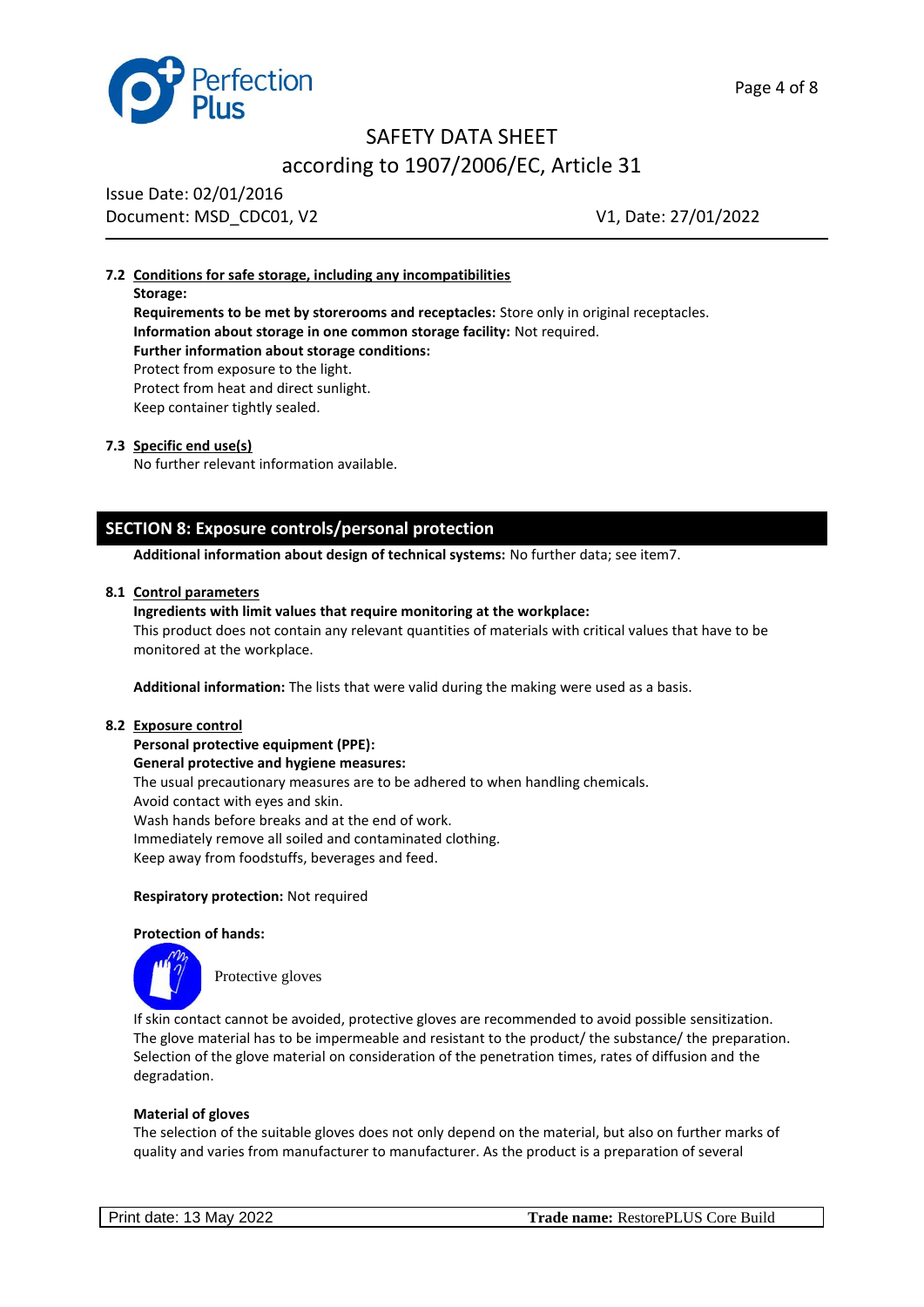

Issue Date: 02/01/2016

Document: MSD\_CDC01, V2 V1, Date: 27/01/2022

substances, the resistance of the glove material can not be calculated in advance and has therefore to be checked prior to the application.

#### **Penetration time of glove material**

The exact break trough time has to be found out by the manufacturer of the protective gloves and has to be observed.

**Eye protection:** Safety glasses

# **SECTION 9: Physical and chemical properties**

| 9.1 Information on basic physical and chemical properties |                                               |  |  |
|-----------------------------------------------------------|-----------------------------------------------|--|--|
| General information                                       |                                               |  |  |
| Appearance:                                               |                                               |  |  |
| Form:                                                     | Pasty                                         |  |  |
| Colour:                                                   | According to product specification            |  |  |
| Odour:                                                    | Characteristic                                |  |  |
| Odour threshold:                                          | Not determined.                               |  |  |
| pH value:                                                 | Not applicable.                               |  |  |
| Change in condition:                                      |                                               |  |  |
| Melting point/Melting range:                              | Undetermined                                  |  |  |
| Boiling point/Boiling range:                              | Undetermined                                  |  |  |
| Flash point:                                              | $>150$ $°C.$                                  |  |  |
| Flammability (solid, gaseous):                            | Not determined.                               |  |  |
| Self-igniting:                                            | Product is not self igniting.                 |  |  |
| Danger of explosion:                                      | Product does not present an explosion hazard. |  |  |
| <b>Explosion limits:</b>                                  |                                               |  |  |
| Lower:                                                    | Not determined.                               |  |  |
| Upper:                                                    | Not determined.                               |  |  |
| Vapour pressure:                                          | Not applicable.                               |  |  |
| Density:                                                  | Not determined.                               |  |  |
| Relative density:                                         | Not determined.                               |  |  |
| Vapour density:                                           | Not determined.                               |  |  |
| Evaporation rate:                                         | Not determined.                               |  |  |
| Solubility in / Miscibility with:                         |                                               |  |  |
| Water:                                                    | Insoluble.                                    |  |  |
| Partition coefficient (n-octanol/water):                  | Not determined.                               |  |  |
| Viscosity:                                                |                                               |  |  |
| Dynamic:                                                  | Not determined.                               |  |  |
|                                                           |                                               |  |  |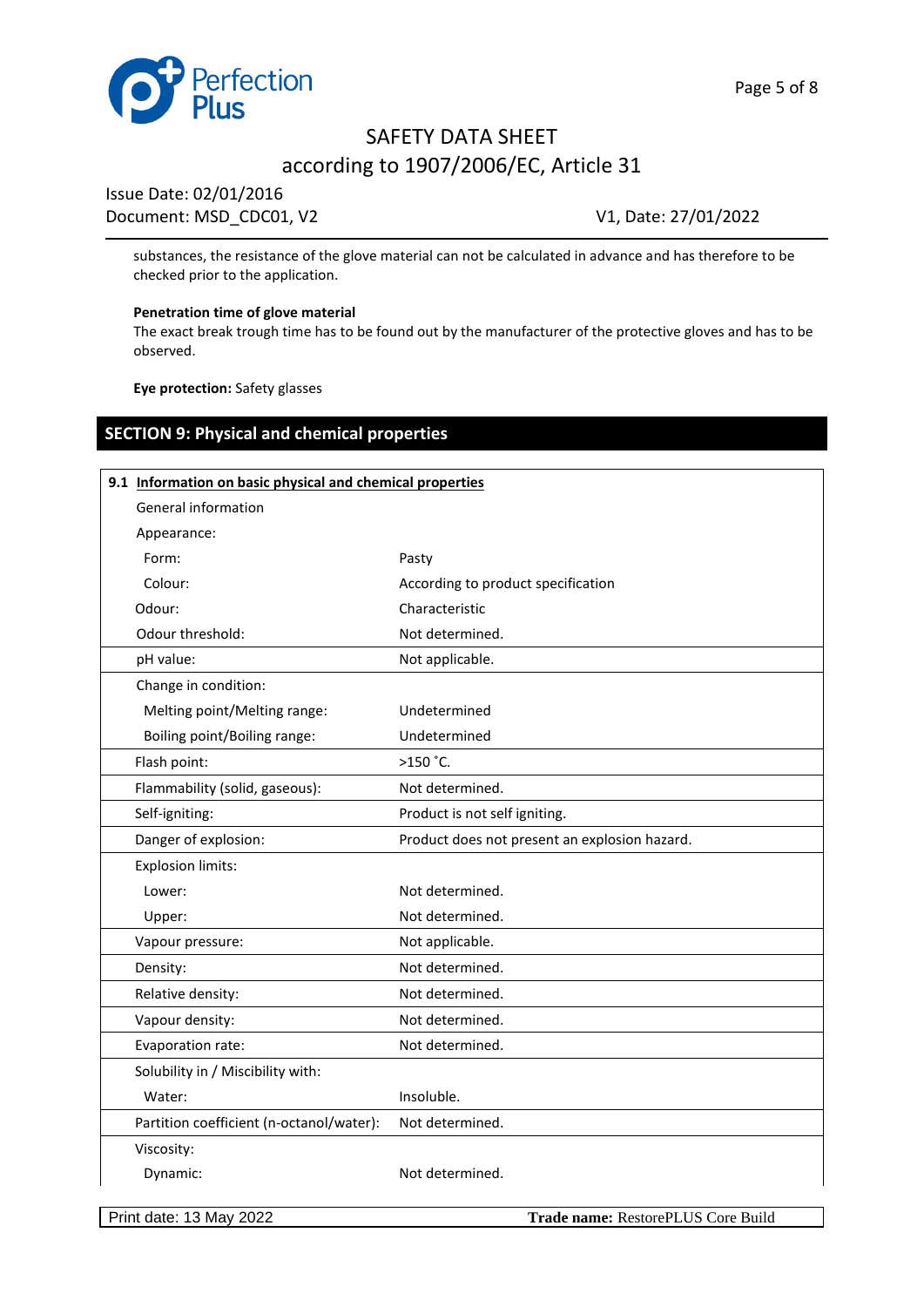

Issue Date: 02/01/2016

# Document: MSD CDC01, V2 V1, Date: 27/01/2022

Kinematic: Not determined.

**9.2 Other information** No further relevant information available.

# **SECTION 10: Stability and reactivity**

**10.1Reactivity:** No further relevant information available.

#### **10.2Chemical stability**

**Thermal decomposition/conditions to be avoided:** No decomposition if used according to specifications.

#### **10.3Possibility of hazardous reactions:** No dangerous reactions known.

#### **10.4Conditions to avoid:**

Keep away from heat and direct sunlight. Protect from exposure to light.

- **10.5Incompatible materials:** No further relevant information available.
- **10.6Hazardous decomposition products:** Not known.

## **SECTION 11: Toxicological information**

#### **11.1Information on toxicological effects**

**Acute toxicity: LD/LC50 values relevant for classification:** No further relevant information available. **Primary irritant effect: on the skin:** No irritant effect. **on the eye:** Irritating effect. **Sensitization:** Sensitization possible through skin contact. **Additional toxicological information:** No further relevant information available.

# **SECTION 12: Ecological information**

#### **12.1Toxicity**

**Aquatic toxicity:** No further relevant information available.

- **12.2Persistence and degradability:** No further relevant information available.
- **12.3Bioaccumulative potential:** No further relevant information available.
- **12.4Mobility in soil**

#### **Additional ecological information:**

**General notes:**

Do not allow product to reach ground water, water bodies or sewage system. Danger to drinking water, even if small quantities leak into soil.

#### **12.5Results of PBT and νPνB assessment**

- **PBT**: not applicable
- **νPνB**: not applicable

**12.6Other adverse effects:** No further relevant information available.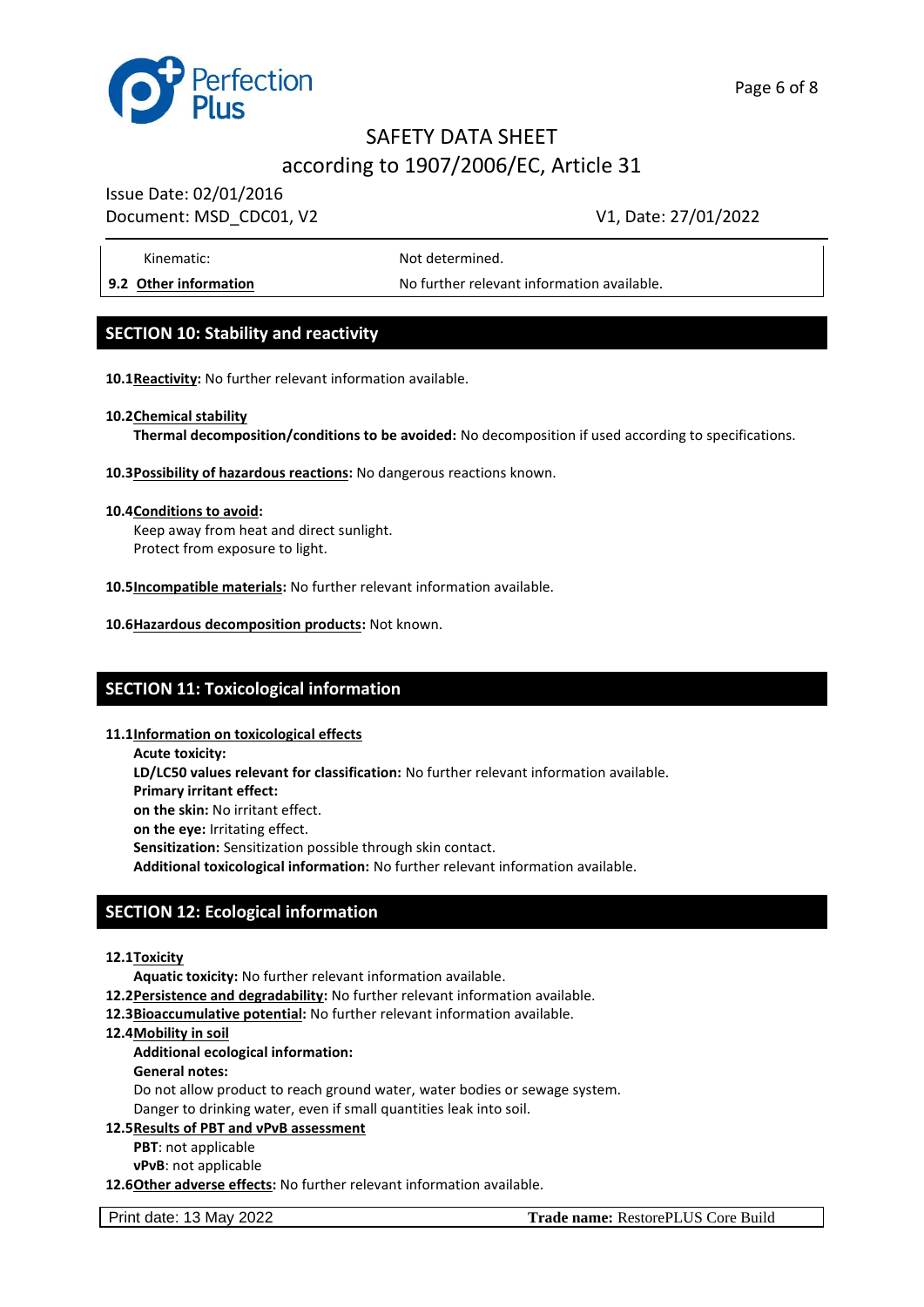

Issue Date: 02/01/2016 Document: MSD CDC01, V2 V1, Date: 27/01/2022

### **SECTION 13: Disposal considerations**

**13.1Waste treatment methods**

**Recommendations**

Must not be disposed together with household garbage. Do not allow to reach sewage system. **Uncleaned packaging**

#### **Recommendations**

Disposal must be carried out in accordance to the local and national regulations currently in force.

# **SECTION 14: Transport information**

| 14.1 UN-Number<br>ADR, ADN, IMDG, IATA                                  | Void |  |
|-------------------------------------------------------------------------|------|--|
| 14.2 UN proper shipping name<br>ADR, ADN, IMDG, IATA                    | Void |  |
| 14.3 Transport hazard class(es)<br>ADR, ADN, IMDG, IATA<br><b>Class</b> | Void |  |
| 14.4 Packing group<br>ADR, IMDG, IATA                                   | Void |  |

| <b>14.5 Environmental hazards:</b>              |                          |  |
|-------------------------------------------------|--------------------------|--|
| <b>Marine pollutant</b>                         | No.                      |  |
| 14.6 Special precautions for user               | Not applicable           |  |
| 14.7 Transport in bulk according to Annex II of |                          |  |
| MARPOL 73/78 and IBC Code                       | Not applicable           |  |
| <b>Transport/Additional information</b>         | $\overline{\phantom{0}}$ |  |
| <b>UN</b> "Model Regulation":                   | $\overline{\phantom{0}}$ |  |

# **SECTION 15: Regulatory information**

- **15.1Safety, health and environmental regulations/legislation specific for the substance or mixture** No further relevant information available.
- **15.2Chemical safety assessment:** A Chemical Safety Assessment has not been carried out.

## **SECTION 16: Other information**

The information provided above is based on our present knowledge and experience. This safety data sheet refers explicitly to the product indicated and comprises no guarantee of particular quality. Any use of this product in any way not indicated on this safety data sheet will be exclusively under the user's responsibility.

#### **Relevant Phases**